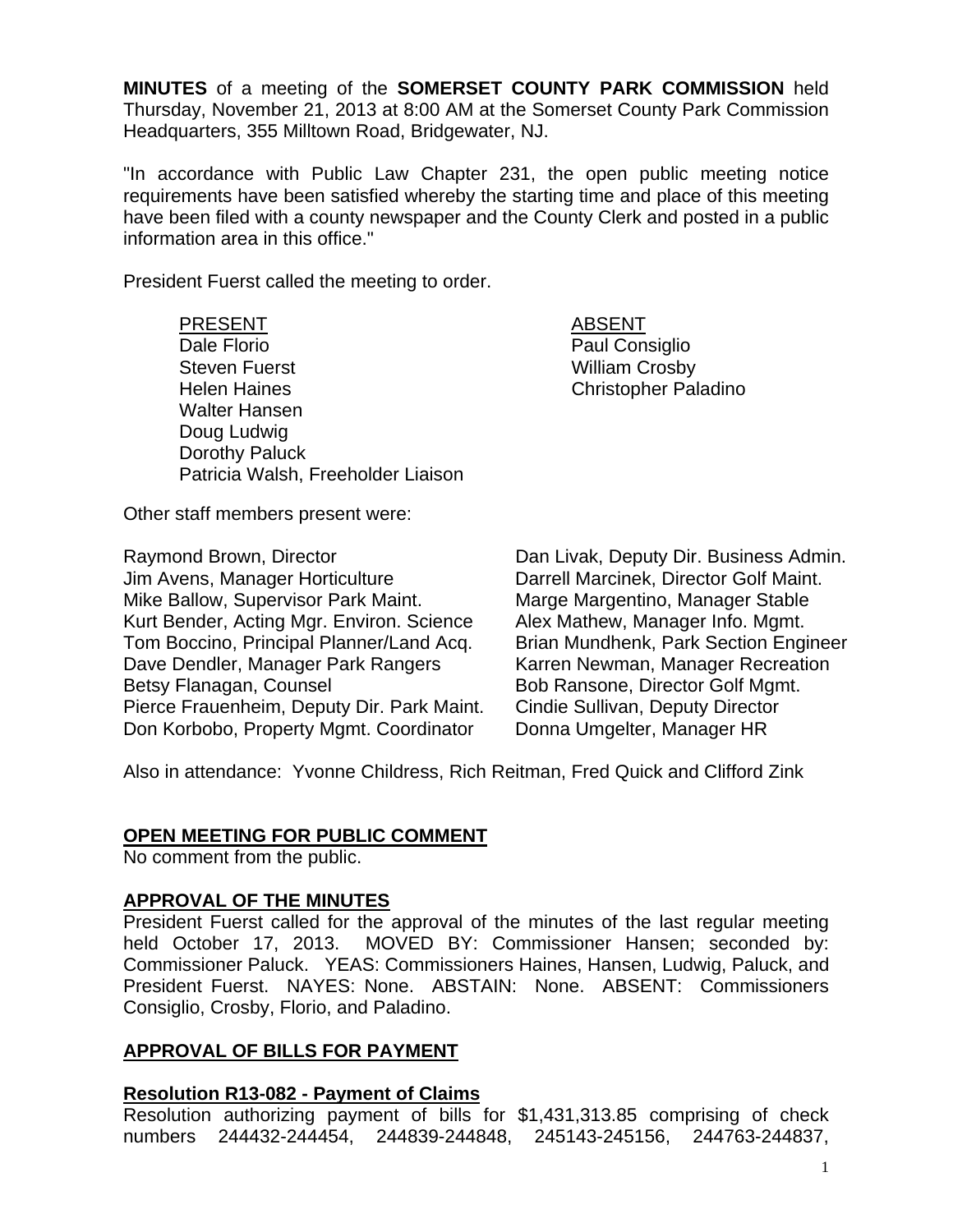245001-245058, 245065-245142, 246723-246818, and 247175-247248. MOVED BY: Commissioner Haines; seconded by: Commissioner Hansen. YEAS: Commissioners Haines, Hansen, Ludwig, Paluck, and President Fuerst. NAYES: None. ABSTAIN: None. ABSENT: Commissioners Consiglio, Crosby, Florio, and Paladino.

# **DIRECTOR'S REPORT**

Director Brown submitted a report for the month of October 2013.

Park Foundation Trustee Fred Quick presented copies of the Foundation's new book entitled "Natural Beauty Somerset County Parks" to the Park Commissioners. The book was a two-year project of the Foundation and Fred wanted to specifically thank Cindie Sullivan and Ray Brown for assisting the author in its research, editing and design. President Fuerst thanked the Park Foundation for the extensive work on the book project and for the many other contributions it has made to the Park Commission over the years. Ray commented that copies of the book will also be presented to the Freeholders at their December 10 meeting. Ray also noted that the author of the book, Clifford W. Zink, will be at the Commission's Festival of Trees event on December 12 for a presentation and book signing. Ray advised that Steven Kalafer; owner of the Somerset Patriots baseball team, has offered to purchase a copy of the book for every school and library in Somerset County. Steve will also be in attendance on December  $12<sup>th</sup>$ , at which time Steven and the PATRIOTS will be recognized for their generosity.

Clifford W. Zink, the books author, reported that it was great to work with Cindie and Ray on the project. Cliff noted that the vision shared by so many in the early 1950's to preserve the county's numerous natural resources was a strong impetus for the creation of the Somerset County Park Commission. His research and extended interviewing of individuals who have been a part of that early movement are the basis for the books 50 year plus history. Mr. Zink congratulated the Commission for the success it has enjoyed since its creation and he specifically noted many of the accomplishments that the Commission has attained over the years. Somerset County has a great record of preserving open space while also creating and operating quality leisure time opportunities for all Somerset County residents. Cliff remarked that The Sourland Mountain Preserve is now over 5,000 acres in preserved open space, making it the largest county park in New Jersey. The EEC and Colonial Park are great showplaces. Buck Garden was created by the Buck family and since receiving the garden, the Commission has done a wonderful job in maintaining it as a true New Jersey treasure. Neshanic Valley Golf Course was created from two contiguous dairy farms and has evolved into one of the premiere public golf venues in the Nation! Mr. Zink felt there is a lot to be proud of in Somerset County. The marketing of the book will be the Foundation's next step. Cindie Sullivan also thanked Tom Boccino for his countless hours spent working with Cliff on the project.

### **Resolution R13-083 – Thanks and Appreciation for Johnson Controls**

Resolution thanks Johnson Controls their employee volunteer support in repairing a portion of the Lois Howe Trail at Colonial Park that had been damaged during a recent storm event.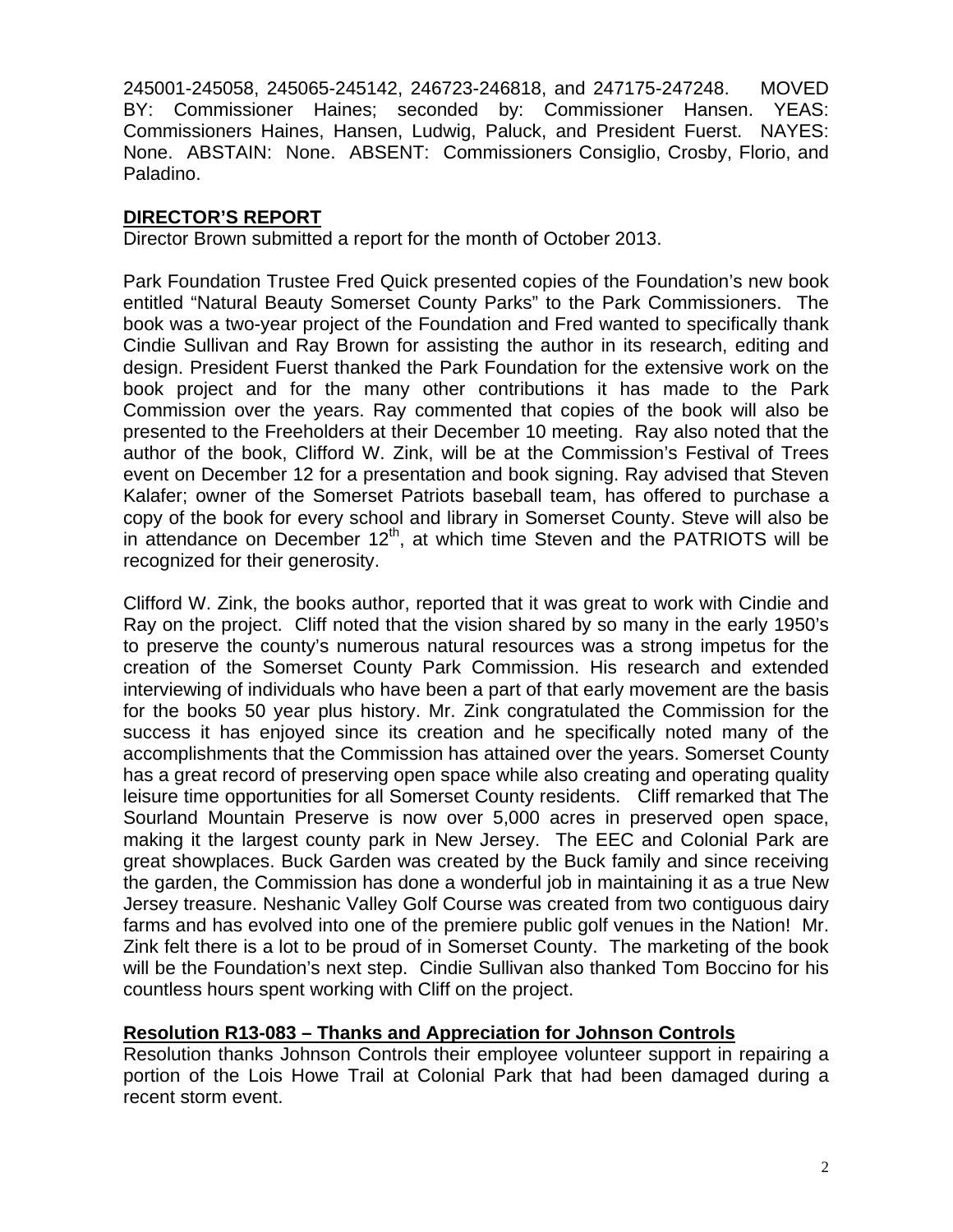Johnson Controls further supported their effort with a grant of \$1000 to the Somerset Co. Park Foundation for the supplies need to undertake the repairs. MOVED BY: President Fuerst; seconded by: Commissioner Hansen. YEAS: Commissioners Florio, Haines, Hansen, Ludwig, Paluck, and President Fuerst. NAYES: None. ABSTAIN: None. ABSENT: Commissioners Consiglio, Crosby, and Paladino.

### **Resolution R13-084 – Thanks and Appreciation for Mary Louise Stanton**

Resolution thanks Mary Lou for her years of service as the Park Commission's Qualified Purchasing Agent and wishes her a long and healthy retirement. MOVED BY: President Fuerst; seconded by: Commissioner Hansen. YEAS: YEAS: Commissioners Florio, Haines, Hansen, Ludwig, Paluck, and President Fuerst. NAYES: None. ABSTAIN: None. ABSENT: Commissioners Consiglio, Crosby, and Paladino.

# **COMMISSIONER CORRESPONDENCE**

- 1. VILLEtv thanking the Park Commission for the ability to film the Summer Concert Series. Special thanks to Cindie Sullivan and staff.
- 2. Letter of thanks, specifically Cindie Sullivan and Gary Freuler, from the Somerset County Office of the Sheriff for the use of the tent for the "ESGR" function.
- 3. Letter from New Jersey Water Supply regarding the Schedule of Rates, Charges and Debt Service Assessments for the Sale of Water from the Raritan Basin System that will be published in the January 6, 2014 issue of the NJ Register for the fiscal year starting on July 1, 2014.

# **CONSENT AGENDA**

### **RESOLUTIONS**

The following resolutions were MOVED BY: Commissioner Hansen; seconded by: Commissioner Paluck. YEAS: Commissioners Florio, Haines, Hansen, Ludwig, Paluck, and President Fuerst. NAYES: None. ABSENT: Commissioners Consiglio, Crosby, and Paladino.

### **Resolution R13-085 – Revising the By-Laws**

Resolution revises the By-Laws to change the language for the Regular Meeting and Work Session start times.

### **Resolution R13-086 – Change Order Number 1 for Park Signs**

Resolution changes the original resolution R12-053 from the cost of \$68,826.00 to \$70,041.00. The additional \$1,215.00 is for Forman Signs to remove the Duke Island Park sign and install two small signs stating "Senior Center" to hang under the Warrenbrook Golf and Pool signs.

### **Resolution R13-087 – Award of First Year of a Two-Year Contract for Stable Bedding**

Resolution awards a contract to Mulch Supply. Unit price per bag for the first year is \$5.12 and the second year \$4.32. The cost is not to exceed \$63,500.00.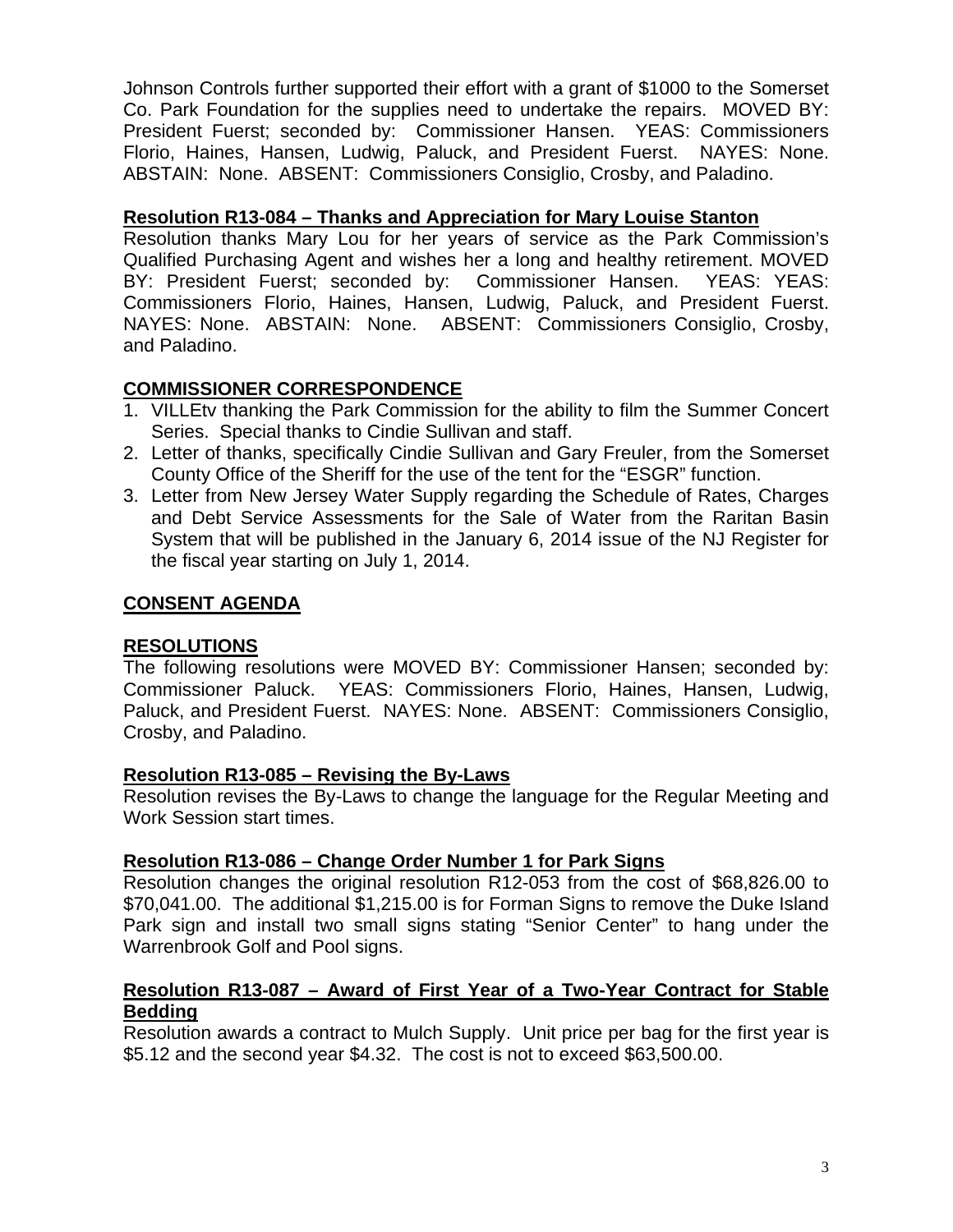#### **Resolution R13-088 – Award of County Co-Op Contract for the Purchase of One (1) 2013 Cushman Model 84067 4-Wheel Turf Truckster**

Resolution awards a contract to Wilfred MacDonald for the purchase to be used by the Golf Maintenance Department. The cost is not to exceed \$23,230.00.

### **Resolution R13-089 – Award of County Co-Op Contract for the Purchase of Two (2) 2013 Toro Greensmaster 3320 Triplex Mowers**

Resolution awards a contract to Storr Tractor Co. for the purchase to be used by the Golf Maintenance Department. The cost is not to exceed \$75,792.00.

### **Resolution R13-090 – Award of State Contract for Purchase of Computer Hardware with Operating System**

Resolution awards a contract to Dell Inc. and Dell Marketing L.P. The purchase is for an upgrade of the existing network servers, computer workstations, and computer software/volume licensing. The cost is not to exceed \$55,000.00

#### **Resolution R13-091 – Award of Contact for Providing Installation and Maintenance for Enhanced Inter-Facility Wide Area Network Ethernet Connectivity**

Resolution awards a contract to Verizon New Jersey, Inc. The cost is \$151,000.00 annually for the next five (5) years.

### **Resolution R13-092 – Award of State Contract for the Purchase of Network Hardware and Installation**

Resolution awards a contract to ePlus Technology, Inc. for the purchase and upgrade of the existing network routers, switches and installation. The cost is not to exceed \$135,000.00.

### **Resolution R13-093 – Award of Second and Final Year of a Two-Year Contract for Tree Pruning and Removal Services**

Resolution awards a contract to Tamke Tree Experts as the primary vendor and Tuff Greens as the secondary vendor. The cost is not to exceed \$48,000.00

### **Resolution R13-094 – Award of Second Year Contract with One-Year Possible Extension for Testing and Monitoring of Fire Alarms and Security Systems**

Resolution awards a contract to Haig's Service Group and the cost is not to exceed \$23,927.80.

# **Resolution R13-095– Award of State Contract for Purchase of One (1) 2013 Ford F-250 with Options**

Resolution awards a contract to Flemington Ford for the purchase of the F-250 to be used by the Maintenance Department for Skillman Park. The cost is not to exceed \$24,673.00.

# **COMMITTEE REPORTS**

# **FINANCE/BUSINESS ADMINISTRATION**

Commissioner Florio, Chair of the Committee, submitted a report for the month of October 2013.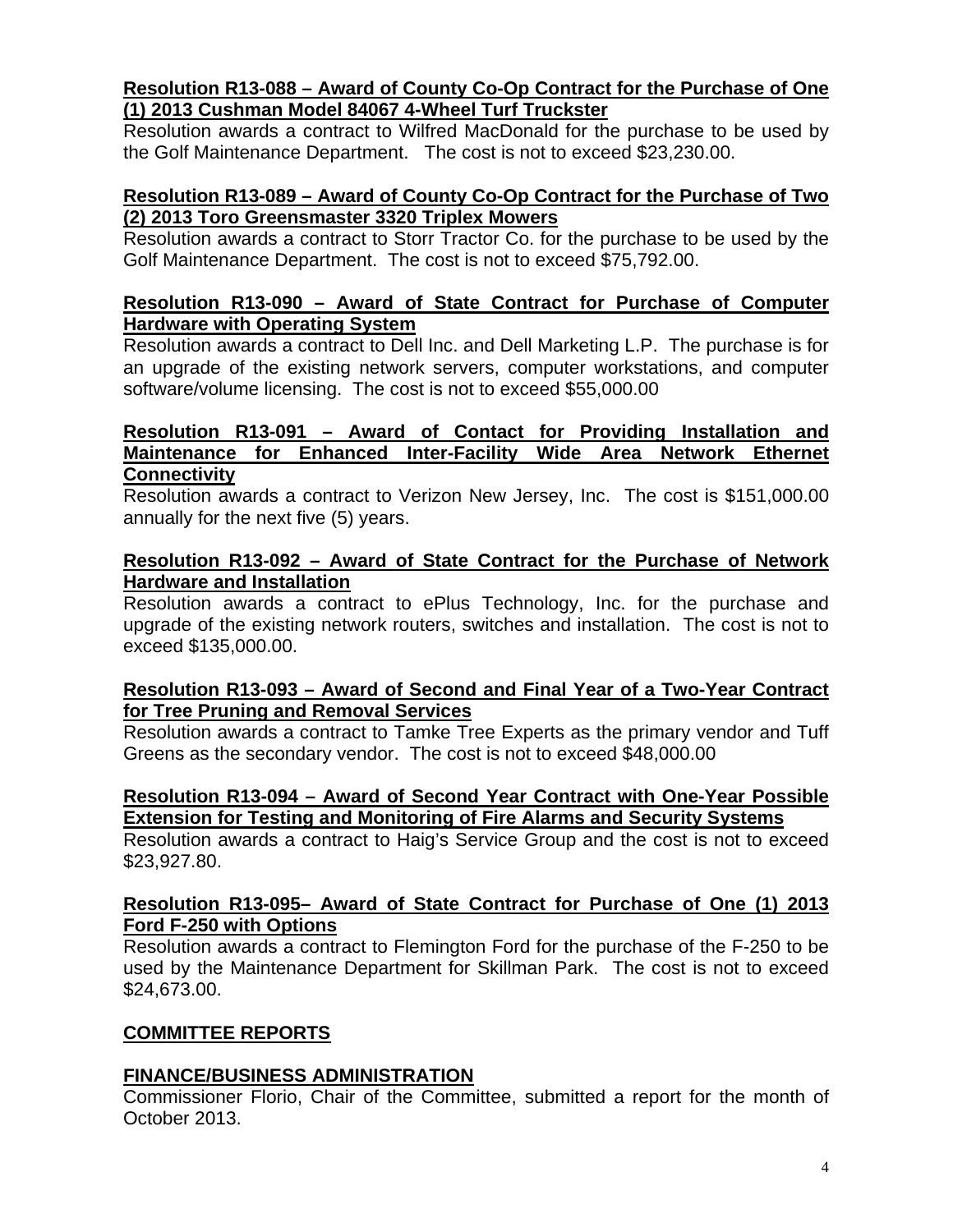Commissioner Florio reported that revenue in 2013 is better than what it was in 2011. The final accounting will be known when the books are closed.

Dan Livak, Deputy Director/Business Administrator reported that meeting the 2013 revenue budget will be very close taking into consideration that Park Maintenance has had to replace or repair equipment due to Super Storm Sandy and the operational impacts resulting from the acquisition of additional land and facilities. Gift cards are now available on-line that will help with sale of merchandise at the golf courses. Bob Ransone reported that on Black Friday there will be an on-line special which will be 20 percent bonus on gift cards purchased up to \$500.00. Bob commented that Alex Mathew has done a great job on getting the on-line store set up.

Ray reported he has seen that the first draft of the 2014 budget. Information will be available shortly following further senior management review and consideration. Healthcare benefits will continue to be a major concern and the Park Commission will work closely with the County to examine its options.

# **HUMAN RESOURCES**

A report for the month of October was submitted.

Donna Umgelter, Manager, Human Resources reported that the Employee Health and Safety Fair was held on October 30. During the Fair blood glucose, flu shots, blood pressure, and cholesterol screenings were done. Donna reminded the Commissioners that the Park Foundation funded last year's Safety Fair, which had to be cancelled due to Super Storm Sandy. The Foundation's grant was then utilized for this year's fair resulting in no cost to the Commission.

### **LEISURE SERVICES**

Commissioner Ludwig, Chair of the Committee, submitted a report for the month of October 2013.

Cindie Sullivan, Deputy Director reported that proposals have been reviewed for the six annual professional services. The proposals will be forwarded to Ray for distribution to the Commissioners for their review. The Fee Schedule has been revised which reflects a proposed increase of \$62,000.00 for 2014 fees. The fees are bench marked with what other County parks are charging. Dina Trunzo has received an award for being the County Disabilities Advocate. She will be recognized at the December 10 Freeholder Meeting. On Sunday, December 8 a reception will be held at the Festival of Trees from 1:00 to 3:00 p.m. An invitation will be e-mailed.

Kurt Bender, Acting Manager, Environmental Science reported that the Festival of Trees will be held December 6 to 29. Naturalists have been assisting with programs for the Therapeutic Recreation Department. The Naturalists will be trained in CPR, first aid, and epipens on December 11 by the Park Rangers. Naturalist Carrie Springer will be recertified in life saving in December. Carrier does a number of the EEC's paddling programs. Gift cards are available at the EEC. Cindie thanked Kurt for being the Acting Manager since Cathy Schrein's retirement. Shawn Alexandra McCrohan will begin her employment at the EEC on December 2 at which time Cindie and Kurt will begin training her.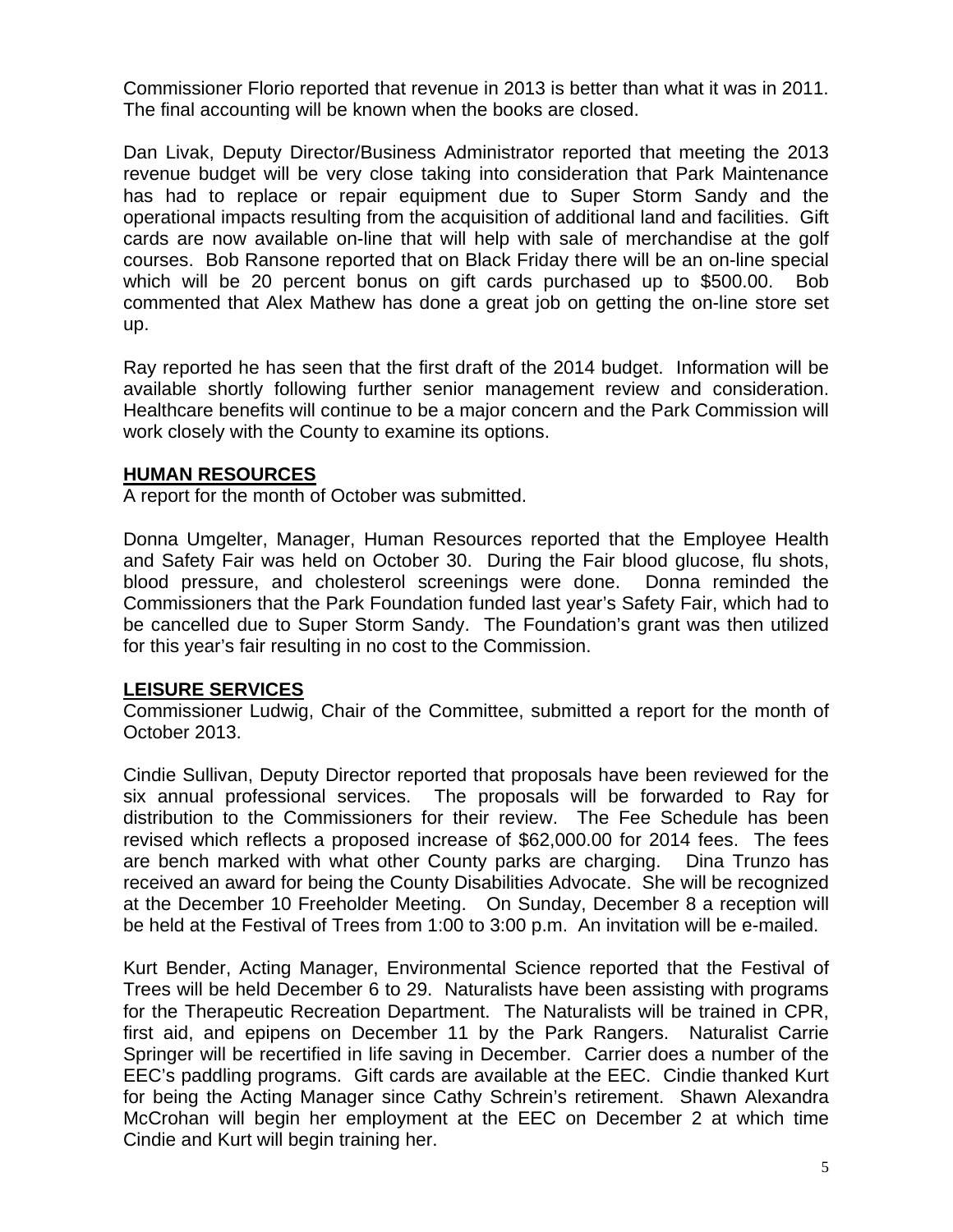Marge Margentino, Manager Lord Stirling Stable reported that fall lessons end this week. The fall Family and Friends introductory ride to be held on November 29 has two rides full and staff is looking to add a third ride. The Holiday Festival will be held on December 7 and 8 and will include a silent auction which benefits the School Horse Retirement Fund. Registration will be held on December 14 for winter lessons.

Karren Newman, Manager Recreation reported that the Turkey Trot was held on November 16 with 339 runners. Fall Yoga was completed on November 20.

#### **GOLF MANAGEMENT**

Commissioner Paluck, Chair of the Committee, submitted a report for the month of October 2013.

Darrell Marcinek, Director of Golf Maintenance reported that the winterizing of the irrigation systems at four of the golf courses is completed. Neshanic Valley will be done the week after Thanksgiving. Staff is working on the drainage at the Green Knoll putting green.

Bob Ransone, Deputy Director Golf Management reported that November revenue has exceeded 2012. There will be a Thanksgiving Day shot gun outing held at Spooky Brook, Quail Brook, and Green Knoll beginning at 8:00 a.m. Two of the golf courses are filled. There will be a sneak preview on December 7 of Callaway products by invitation only. The new product line will be available in December. Warrenbrook Golf Course closed at the end of October and Quail Brook and Green Knoll will close on December 31. Spooky Brook and Neshanic Valley will remain open all year.

Karren Newman reported that her nomination of Somerset County Park Commission for the Tourism Award for the WAPL was accepted and the Park Commission, along with the USGA, was acknowledged for a Tourism Collaboration Award for the WAPL. The award was accepted during the Salute to Tourism Breakfast on November 7. Karren has also submitted the WAPL to the NJRPA for a Special Event Programming award.

#### **INFORMATION MANAGEMENT**

Commissioner Hansen, Chair of the Committee, submitted a report for the month of October 2013.

Alex Mathew, Manager, Information Management reported that the hardware for wireless has been installed. Active Network for the Golf Division will be upgraded in mid-December. The new gift card system has been installed for Golf, EEC, and Stable.

### **VISITOR SERVICES**

A report for the month of October was submitted.

Dave Dendler, Manager, Park Rangers reported that the Park Rangers continue to do trail work as long as the weather cooperates. Staff also continues to perform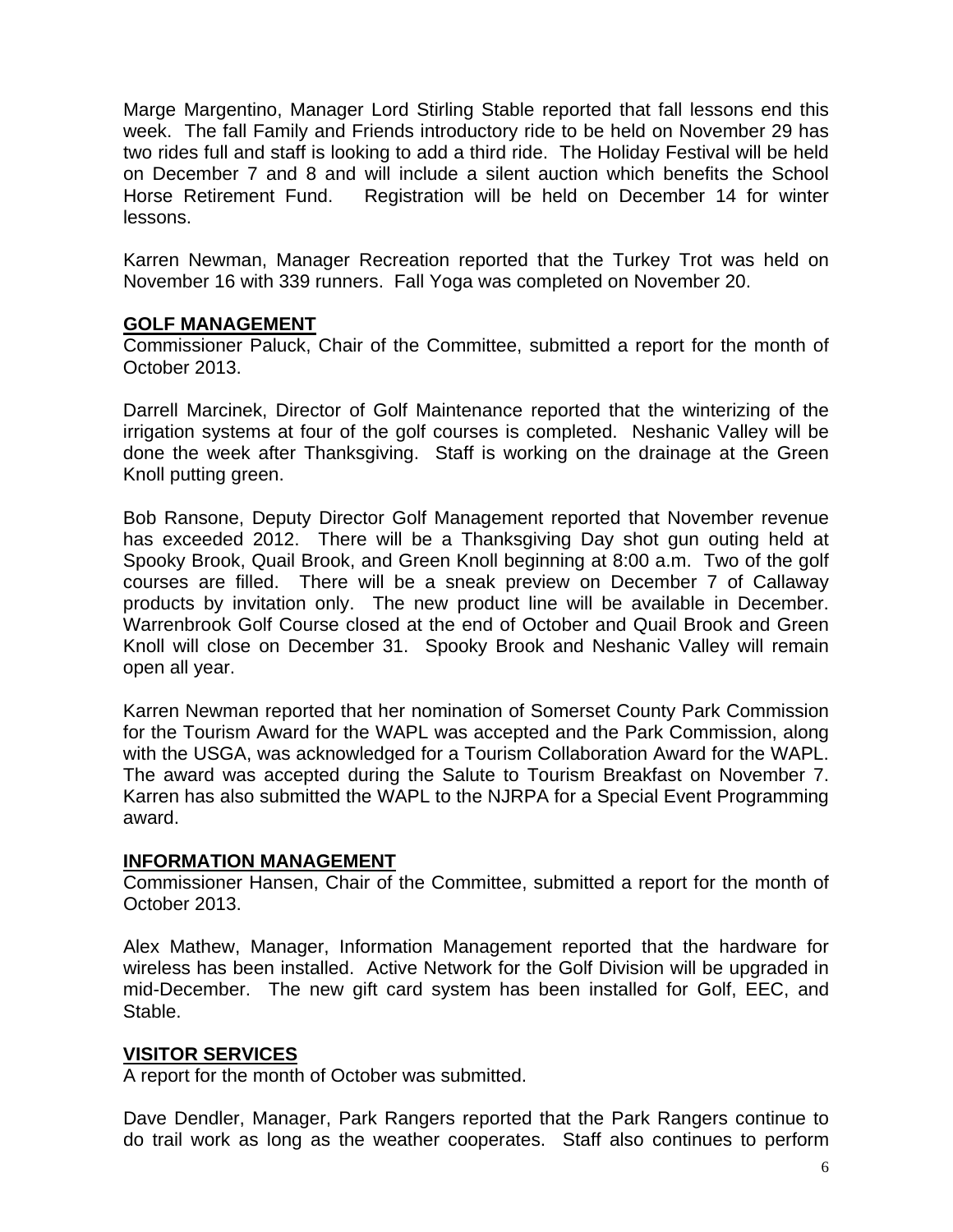training to employees on CPR and first aid. Dave attended the "Educate for Access" rock climbing summit in New Paltz, New York. Dave got ideas on how to attract more climbers at the Sourland Mountain Preserve. Dave will be attending a symposium at Duke Farms regarding how to educate landowners on active deer hunting and permitting process.

### **PROPERTY MANAGEMENT**

Commissioner Crosby, Chair of the Committee, submitted a report for the month of October 2013.

Don Korbobo, Property Management Coordinator reported that he has been working on developing a spreadsheet identifying what properties are billed by JCP&L and PSE&G. Don has been collecting rents from the farmers.

# **PLANNING AND LAND ACQUISITION**

Commissioner Haines, Chair of the Committee, submitted a report for the month of October 2013.

Tom Boccino, Parks Section Principal Planner/Land Acquisition, reported that he has been working on the Thompson acquisition, the largest property acquisition in 2013. The County has closed on a portion of the property (100 acres). The larger portion of the property (200 plus acres) will close shortly. Tom has also been working on the Skillman Park loop trail and GSA Depot Park Phase I designs and permit applications. A kick off meeting for the Raritan River Greenway Bikeway design project will be scheduled with the Park Commission, Somerville, Raritan, and Duke Farms shortly. The Bikeway project received a grant of \$30,000.00 from NJDOT.

Commissioner Florio commented that he has received compliments on how nice Skillman is looking. Ray added that staff has made a huge commitment to the new county park and the public is looking forward to the "official" trail opening. In the spring.

### **CAPITAL FACILIITES – CONSTRUCTION and ENGINEERING**

Commissioner Paladino, Chair of the Committee, submitted a report for the month of October 2013.

Brian Mundhenk, Park Section Engineer, reported that the Van Camp Barn exterior repairs continue. The pumping station at the Stable will begin after the December events to minimize the disturbance to the area. The driveway widening at the Ross Farm is going well. Buck Garden pond and dam repairs are going well. The Green Knoll Tennis Court restroom building reconstruction is on the schedule to be awarded. Bids for the demolition of five structures are being reviewed. The bids for the Green Knoll bridges came in higher than expected so the project is being reevaluated. The lighting at Green Knoll and Colonial Park Tennis Centers are being added to the Basketball Court and Sports Lighting project at North Branch Greenway Park.

Ray commented that a Senior Management Team meeting will be held after this meeting to discuss all major capital projects.